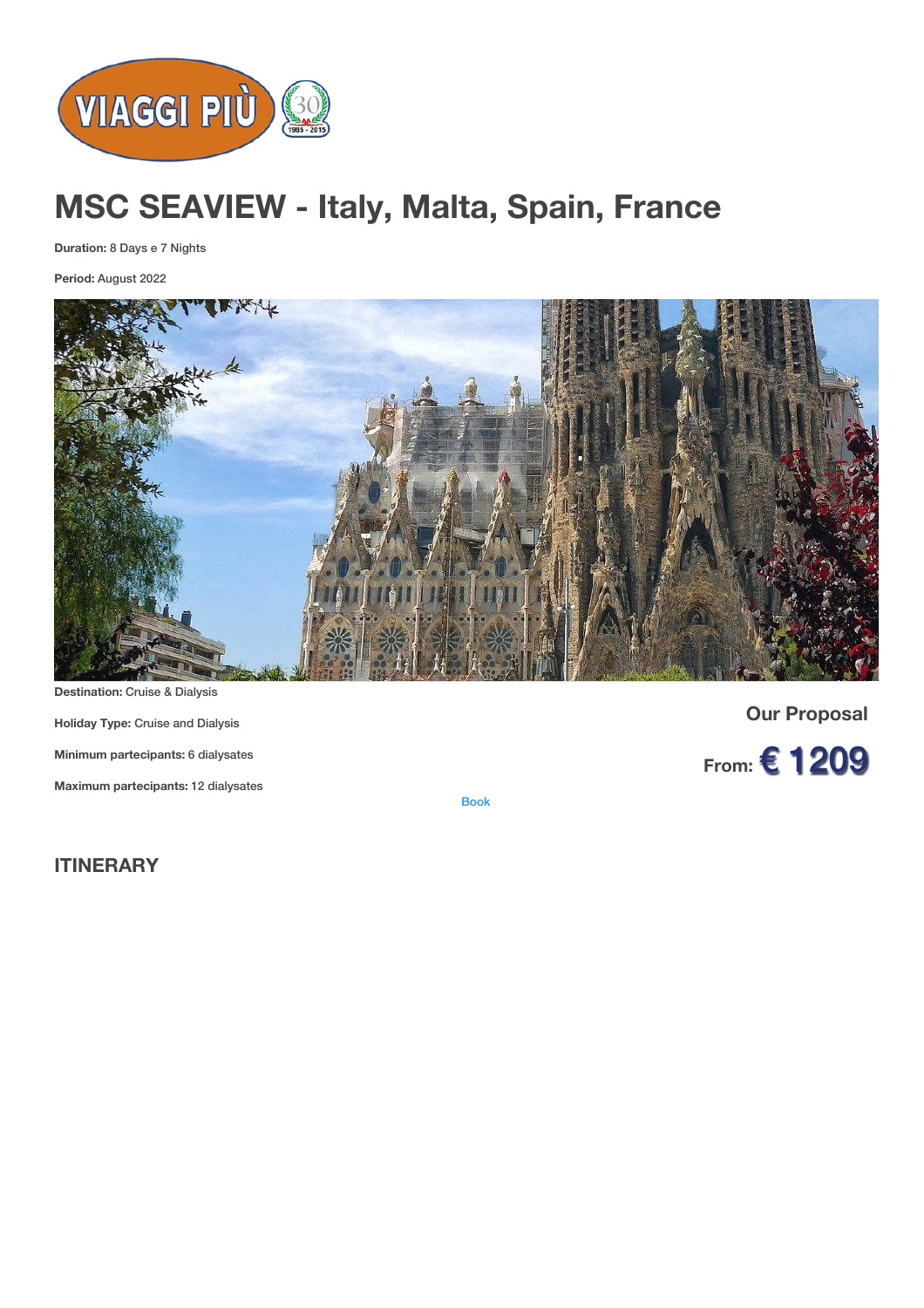

| Day                                 | Port | <b>ArriveDepart</b> |       |
|-------------------------------------|------|---------------------|-------|
| 07/08Genoa (Italy)                  |      |                     | 17.00 |
| 08/08Naples (Italy)                 |      | 13.00 20.00         |       |
| 09/08Messina (Italy)                |      | 09.00 18.00         |       |
| 10/08La Valletta (Malta) 07.00      |      |                     | 17.00 |
| $11/08$ at sea                      |      |                     |       |
| 12/08Barcelona (Spain) 09.00 18.00  |      |                     |       |
| 13/08Marseille (France) 08.00 17.00 |      |                     |       |
| 14/08Genoa (Italy)                  |      | 07.00               |       |

## **INDIVIDUAL RATE**

be considered involuntary

| Inside Cabin Price from € 1.209 p.p.                                                                                                             |  |  |  |
|--------------------------------------------------------------------------------------------------------------------------------------------------|--|--|--|
| Cruise prices are dynamic and change according to booking requests                                                                               |  |  |  |
| To receive the price of the day, please phone to: +39.0442.31400 or send us a request click here                                                 |  |  |  |
| Discover the description of the ship: click here                                                                                                 |  |  |  |
| Discover all the experiences: click here                                                                                                         |  |  |  |
| Extract from the "MSC CROCIERE" catalogue. The General Conditions of Participation, the texts and the photos refer exclusively to the            |  |  |  |
| Official catalogue "MSC CROCIERE". Any errors in the text, price and description included in this site are not binding for the agency and are to |  |  |  |

**The departure will be confirmed with a minimum of 6 Dialysis Participants'**

**Prices, offers and conditions of the Italian market**

#### **Conditions to be read and print**